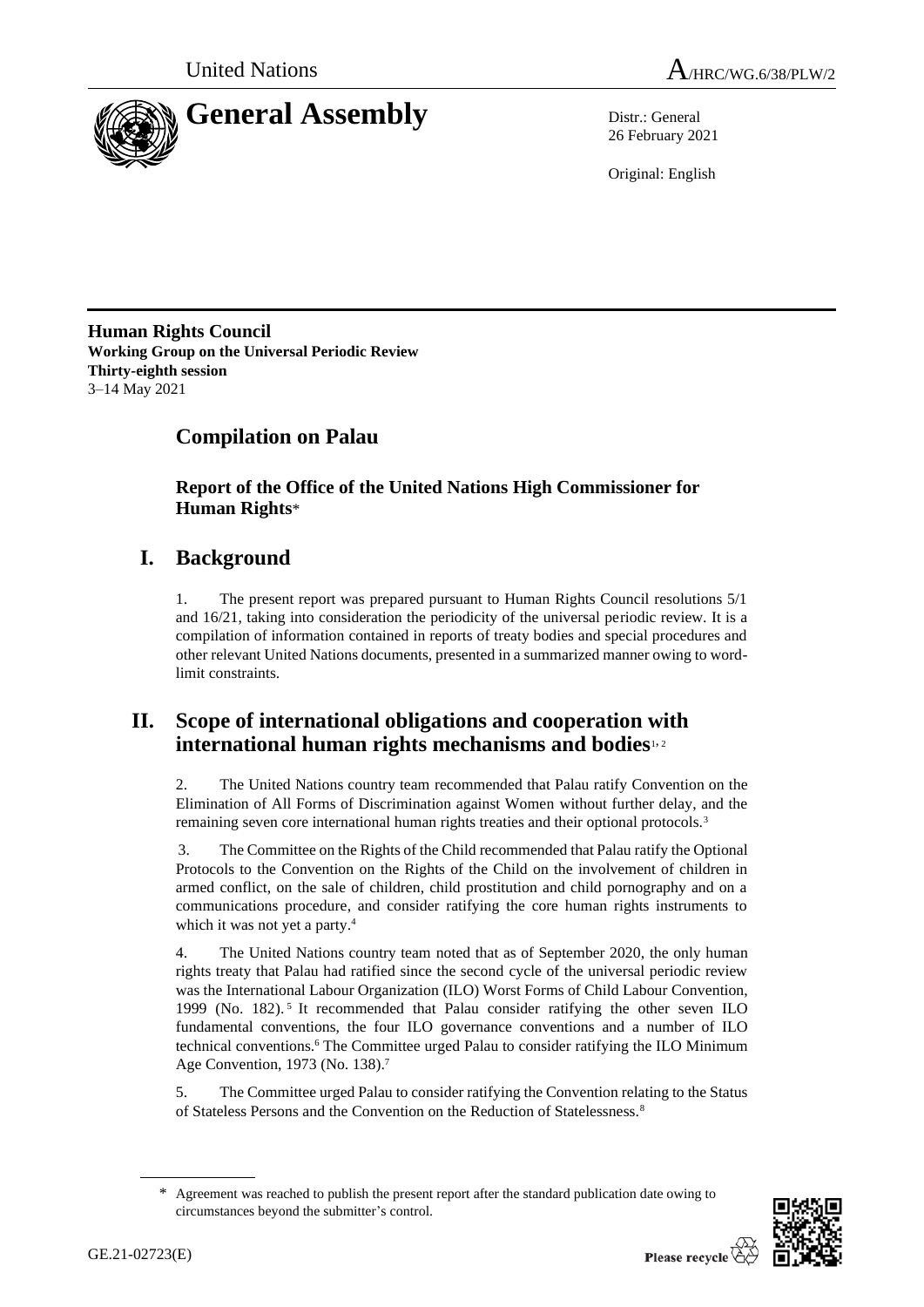6. It also urged Palau to consider ratifying the Hague Convention on Protection of Children and Cooperation in respect of Intercountry Adoption.<sup>9</sup>

7. The United Nations Educational, Scientific and Cultural Organization (UNESCO) encouraged Palau to ratify the Convention against Discrimination in Education.<sup>10</sup>

8. The Committee recommended that Palau cooperate, among others, with regional organizations such as the Pacific Community and the Pacific Islands Forum.<sup>11</sup>

9. It recommended that the second periodic report, the written replies to the list of issues and its concluding observations be made widely available in the languages of the country.<sup>12</sup> It invited Palau to submit its third to seventh combined periodic reports by 3 September 2022 and to include therein information on the follow-up to its concluding observations.<sup>13</sup>

10. The United Nations country team recommended that Palau implement the recommendations that it had accepted during the second review cycle.<sup>14</sup> The Committee recommended that Palau take all appropriate measures to ensure that the recommendations contained in its concluding observations were fully implemented.<sup>15</sup>

11. The United Nations country team noted that Palau had established a national mechanism for reporting and follow-up to engage with the international human rights mechanisms, known as the National Human Rights Committee, pursuant to Executive Order No. 368 (2014). It recommended that Palau allocate sufficient human, technical and financial resources to the mechanism so that it could function effectively and systematically engage with the treaty bodies system, including implementation of concluding observations and development of a system to keep track of progress. Palau should also consider rolling out the National Recommendations Tracking Database, offered by the Office of the United Nations High Commissioner for Human Rights (OHCHR), to track the recommendations emanating from the treaty bodies, the universal periodic review and the special procedures and their status of implementation.<sup>16</sup> The Committee recommended expanding the mandate of the mechanism to enable it to take a leading role in raising awareness about all areas covered by the Convention.<sup>17</sup> The Committee also expressed concern at the lack of coordination between the various agencies responsible for implementing the Convention, and recommended that Palau create a national coordinating body for the implementation of the Convention and strengthen inter-agency collaboration and cooperation.<sup>18</sup>

12. The United Nations country team recommended that Palau seek the support of the OHCHR regional office for the Pacific, particularly through its capacity-building programme on the treaty bodies, to address any challenges in order to proceed with the ratification of the remaining treaties.<sup>19</sup>

## **III. National human rights framework**<sup>20</sup>

13. The United Nations country team noted that during the second review cycle, Palau had accepted the recommendations that it establish a national human rights institution in compliance with the principles relating to the status of national institutions for the promotion and protection of human rights (the Paris Principles), but also noted the statement made by Palau regarding its limited capacity, human resources and expertise to proceed. The establishment of the Office of the Ombudsman – through an executive order in 2017 – had been neither based on an act nor enshrined in the Constitution. As of June 2019, the position of the Ombudsman reportedly remained vacant owing to lack of interested applicants. The United Nations country team recommended that Palau step up efforts to establish an independent national human rights institution, in full compliance with the Paris Principles, to lead, coordinate, build capacity for and assist with the promotion and protection of human rights, and continue seeking technical and financial assistance in that regard, including from the United Nations. It also noted the existence of the Office of the Special Prosecutor, which was an independent office tasked with receiving complaints, investigating issues of public concern, including corruption and money-laundering, and prosecuting any allegations of violations of the Constitution and the laws of Palau. The United Nations country team recommended that Palau raise the public's awareness of the possibility of lodging complaints of human rights violations with the Office of the Special Prosecutor pending the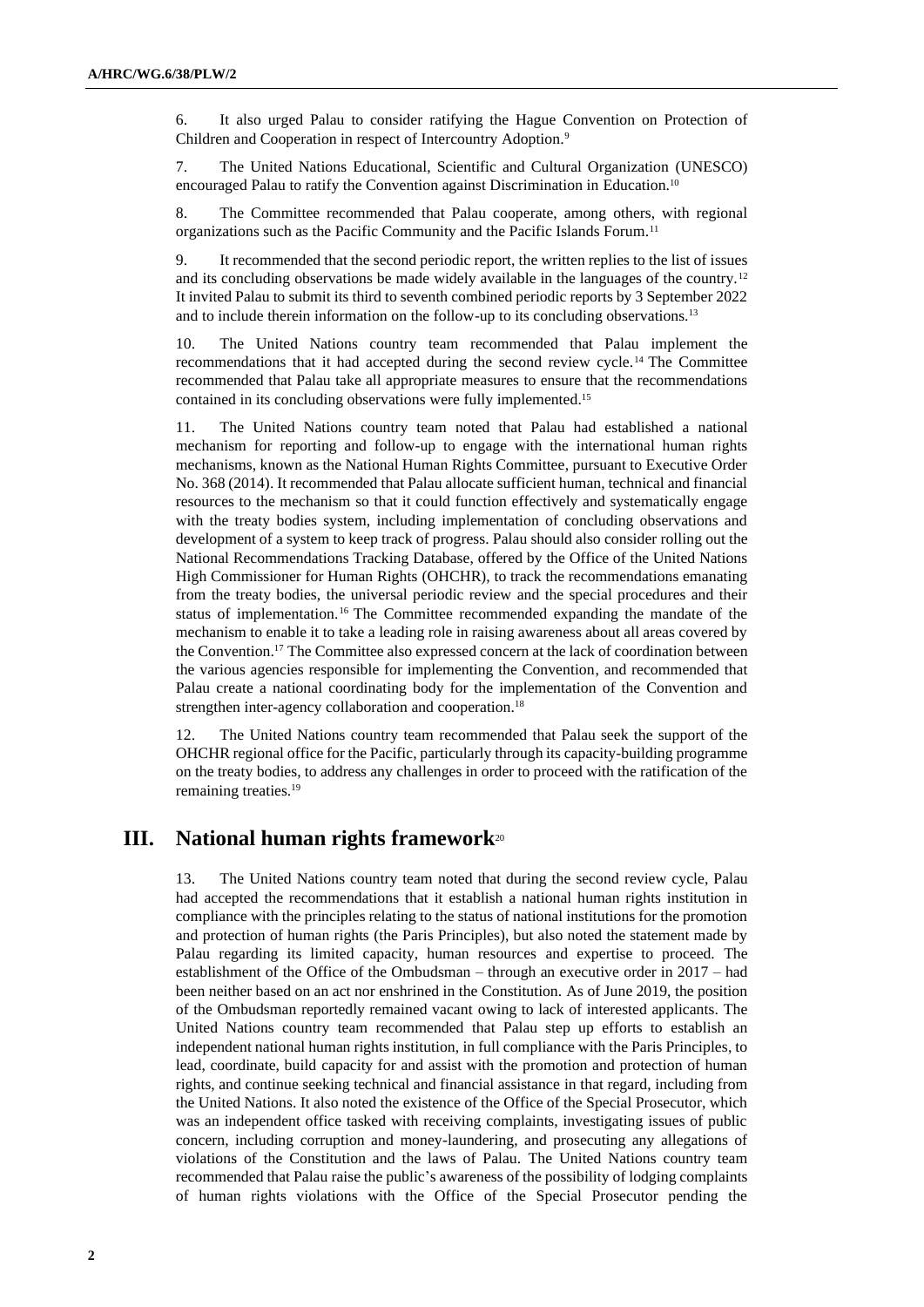establishment of a national human rights institution, and ensure that there were adequate financial and human resources to enable that Office to effectively investigate allegations of human rights violations.<sup>21</sup>

14. The Committee noted the establishment of the national human rights committee, a related working group covering human rights issues, including children's rights, and the Office of the Ombudsman. However, it expressed concern at the lack of information on the mandate and investigative powers of the national human rights committee and the Office of the Ombudsman in relation to children's rights. The Committee recommended that Palau ensure that either the national human rights committee or the Office of the Ombudsman had a specific mechanism for monitoring children's rights that was able to receive, investigate and address complaints; and that it ensure the independence of those institutions so as to achieve full compliance with the Paris Principles.<sup>22</sup>

15. The United Nations country team noted that while Palau had acceded to the Convention on the Rights of the Child and ratified the Convention on the Rights of Persons with Disabilities, those treaties had yet to be incorporated into the National Code. It recommended that Palau ensure that their provisions were incorporated into national legislation without further delay. It also noted that during the second review cycle, Palau had accepted the recommendation that it implement the recommendations contained in the report on the review of implementation of the United Nations Convention against Corruption. Since those recommendations had not been implemented to date, it recommended that Palau take steps to do so, including by adopting legislation to criminalize the active bribery of foreign public officials and officials of public international organizations and to make illicit enrichment a criminal offence, and by ensuring the independence of anti-corruption bodies to enable them to carry out their functions effectively.<sup>23</sup>

16. The Committee welcomed the creation of a national human rights task force and the adoption of a number of national policies, such as the Palau Climate Change Policy. It recommended that Palau adopt and implement a comprehensive national strategy for children to cover all areas of the Convention on the Rights of the Child and allocate appropriate human, technical and financial resources for its implementation; and that it ensure the inclusion of priorities for children in national development and strategic plans and budgeting processes.<sup>24</sup>

## **IV. Implementation of international human rights obligations, taking into account applicable international humanitarian law**

## **A. Cross-cutting issues**

#### **1. Equality and non-discrimination**<sup>25</sup>

17. The United Nations country team noted that during the second review cycle, Palau had noted recommendations that it combat discrimination based on sexual orientation and gender identity, including by recognizing same-sex couples and marriage between persons of the same sex. In July 2019, the President had expressed his disagreement with the amendment to the Constitution in 2008 that had prohibited same-sex marriage and advocated equal rights for all. However, no legislative changes had been introduced. It recommended that Palau conduct research on the challenges faced by lesbian, gay, bisexual, transgender and intersex persons to enjoy their rights so that appropriate legislative and policy changes could be implemented.<sup>26</sup>

18. The Committee expressed concern that the Constitution did not explicitly prohibit discrimination based on sexual orientation and gender identity and that girls, children with disabilities and children of non-Palauan descent were subject to discrimination and were more exposed to exclusion. The Committee recalled its previous concluding observations and recommended that Palau ensure that children with disabilities and girls had equal access to education, health care, employment and a decent standard of living; revise the Constitution to explicitly prohibit discrimination on the basis of sexual orientation and gender identity and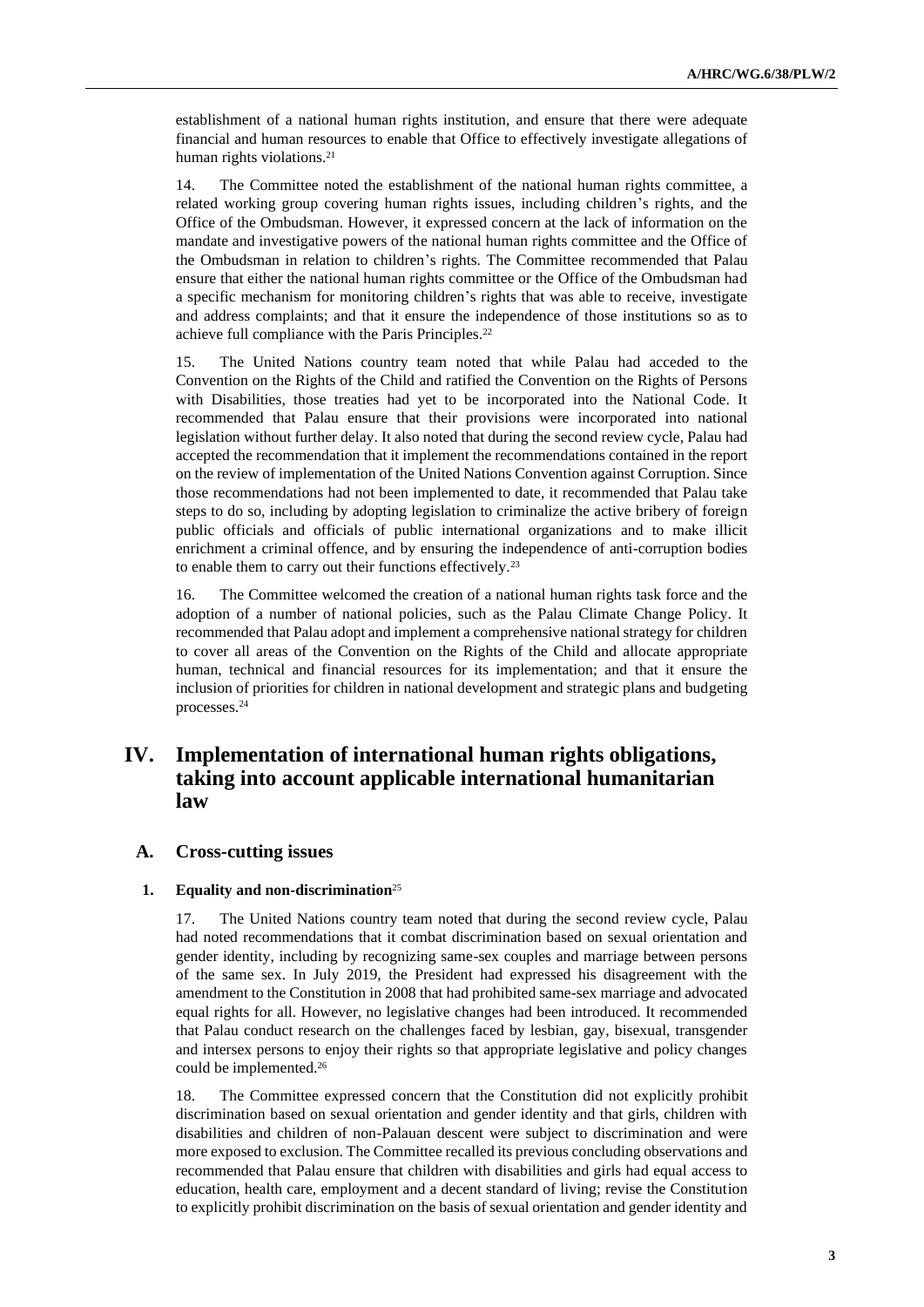align other laws in that regard to ensure that discrimination on those grounds was prohibited; and take legislative measures to ensure that children of non-Palauan parentage, including children of immigrant families and children adopted through intercountry adoptions, were afforded the same rights and access to health, education and social services as Palauan children.<sup>27</sup>

## **2. Development, the environment, and business and human rights**<sup>28</sup>

19. The Committee expressed concern that there was no information on whether climate change adaptation and disaster risk reduction were part of the school curriculum, on whether there was a comprehensive disaster-sensitive social protection system in place and on the measures in place addressing the special needs of children in vulnerable situations, including children with disabilities, when planning disaster risk reduction preparedness, response and recovery. It recommended that Palau include climate change adaptation and disaster risk reduction in the school curriculum and establish school-based programmes, such as early warning systems and training on what to do in the event of a natural disaster; develop a comprehensive disaster-sensitive social protection system, ensuring that the special vulnerabilities and needs of children, as well as their views, were taken into account; review emergency protocols to include assistance and other support for children with disabilities during emergencies and natural disasters; and seek regional and international cooperation in implementing its recommendations.<sup>29</sup>

20. The United Nations country team noted that during the second review cycle, Palau had supported recommendations that it strengthen efforts to prevent natural disasters, continue to implement policies for development under the Sustainable Development Goals, and continue to pay particular attention to the consequences of climate change on human rights. Since that review cycle, Palau had continued to take steps to address the challenges posed by climate change and environmental degradation. It recommended that Palau take steps to mitigate the negative impacts of climate change on the environment and human rights, including by taking steps to implement the recommendations made by the Committee in its concluding observations.<sup>30</sup>

## **B. Civil and political rights**

## **1. Right to life, liberty and security of person**<sup>31</sup>

21. The United Nations country team noted that Palau had accepted the recommendations from both the first and the second review cycles, in 2011 and 2016, on the prohibition of all corporal punishment of children. However, to date, legislation in Palau expressly allowed for its administration.<sup>32</sup> The Committee noted that schools had adopted policies banning corporal punishment, but expressed serious concern that the law did not explicitly prohibit the use of corporal punishment. <sup>33</sup> The Committee and the United Nations country team expressed concern about the National Code and the Penal Code: under the National Code (title 34 – Public Health, Safety and Welfare), parents or guardians had the power to exercise parental control and authority over children in their custody, and the Penal Code (section 309) authorized the use of force to discipline children. They urged Palau to amend existing legislation to explicitly prohibit corporal punishment in all settings.<sup>34</sup> The Committee additionally recommended that Palau strengthen teacher training on alternative non-violent forms of discipline and ensure that it was part of pre- and in-service teacher training programmes; provide programmes for parents and all professionals who worked with and for children to encourage the use of alternative non-violent forms of discipline; effectively enforce the prohibition of corporal punishment and provide children, especially in schools, with a complaints mechanism; and strengthen awareness-raising programmes, training and other activities to promote a change of mind set with regard to corporal punishment, particularly in schools, within families and at the community level.<sup>35</sup>

## **2. Administration of justice, including impunity, and the rule of law**

22. The Committee expressed serious concern at the limited legislative provisions for child-friendly investigation and court procedures, and at the pending revision of the Juveniles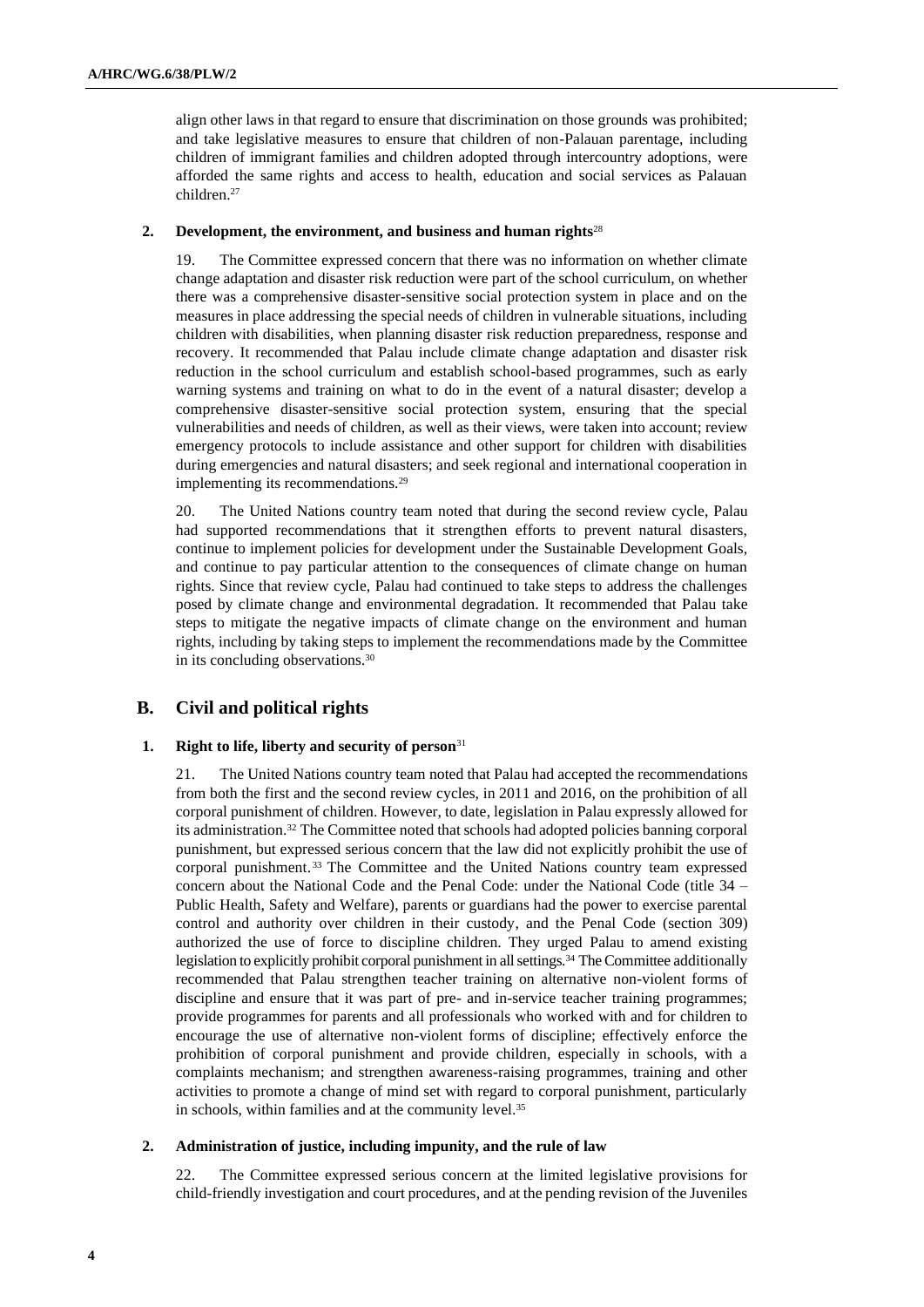Act. It urged Palau to bring its juvenile justice system fully into line with the Convention on the Rights of the Child and other relevant standards. In particular, the Committee recommended that Palau adopt legislation for the administration of juvenile justice in accordance with the Convention and strengthen legislative provisions for child-friendly investigation and court procedures for child victims and child offenders; promptly review the Juveniles Act, adopt a juvenile diversion and expungement act and create a juvenile conference committee; raise the minimum age of criminal responsibility to acceptable international standards for all cases; and adopt standard operating procedures for the prosecution of children in conflict with the law and guidelines for dealing with child victims and child witnesses.<sup>36</sup>

## **3. Fundamental freedoms and the right to participate in public and political life**<sup>37</sup>

23. The United Nations country team noted that during the second review cycle, Palau had supported the recommendation that it introduce a law on freedom of information in compliance with international standards. According to the information available, no such law had been adopted. The right to freedom of expression was guaranteed under the Constitution. It recommended that Palau take measures to fully guarantee the right to freedom of opinion and expression and the right of access to information, including by considering the adoption of a law on freedom of information in compliance with international standards.<sup>38</sup> UNESCO also observed that there was no freedom of information legislation in Palau, and encouraged Palau to introduce a freedom of information law that was in accordance with international standards.<sup>39</sup>

24. UNESCO recommended that Palau facilitate the introduction of self-regulatory mechanisms, including a code of ethics, among media professionals.<sup>40</sup>

## **4. Prohibition of all forms of slavery**<sup>41</sup>

25. The United Nations country team noted that since the second review cycle, Palau had taken several important steps towards developing a coherent counter-trafficking response, including by creating the Special Presidential Task Force, adopting a national action plan to combat trafficking in persons, establishing the Anti-Human-Trafficking Office, and conducting stakeholder workshops. Despite several noteworthy achievements, Palau still faced significant gaps in victim protection and assistance. It recommended that Palau establish standardized indicators and standard operating procedures to identify victims of trafficking; train relevant stakeholders on victim identification; establish a national referral mechanism that clearly delineated the roles and duties of the relevant entities; and strengthen service provision capacity by mobilizing resources for service providers and providing capacity-building and technical support. <sup>42</sup> The Committee noted with appreciation the establishment of a subcommittee of the national human rights task force focusing on human trafficking cases and addressing child protection issues. However, it expressed concern that there was no specific reference to trafficking in children as an aggravating factor and no supporting legislation or guidelines dealing with the prevention and prosecution of trafficking in children and the repatriation and rehabilitation of child victims/survivors. It recommended that Palau adopt legislative and administrative measures specifically addressing trafficking in children, establish adequate and coordinated mechanisms for its prevention and for the identification, protection and rehabilitation of child victims of trafficking and expeditiously and effectively prosecute the perpetrators.<sup>43</sup>

26. The United Nations country team noted that the Penal Code adequately criminalized human trafficking with commensurate sentences. However, in certain cases, the courtimposed penalties for perpetrators had been lighter, including the suspension of sentences on condition that the perpetrator left Palau and did not return. It recommended that Palau adopt additional measures, such as minimum sentencing guidelines, to ensure that penalties commensurate with the gravity of the crime were imposed on traffickers as prescribed by the law; strengthen law enforcement capacity to investigate and prosecute human trafficking cases through capacity-building support; continue awareness-raising campaigns and outreach missions on human trafficking, with a particular focus on migrant communities so as to reduce their risk of being trafficked. 44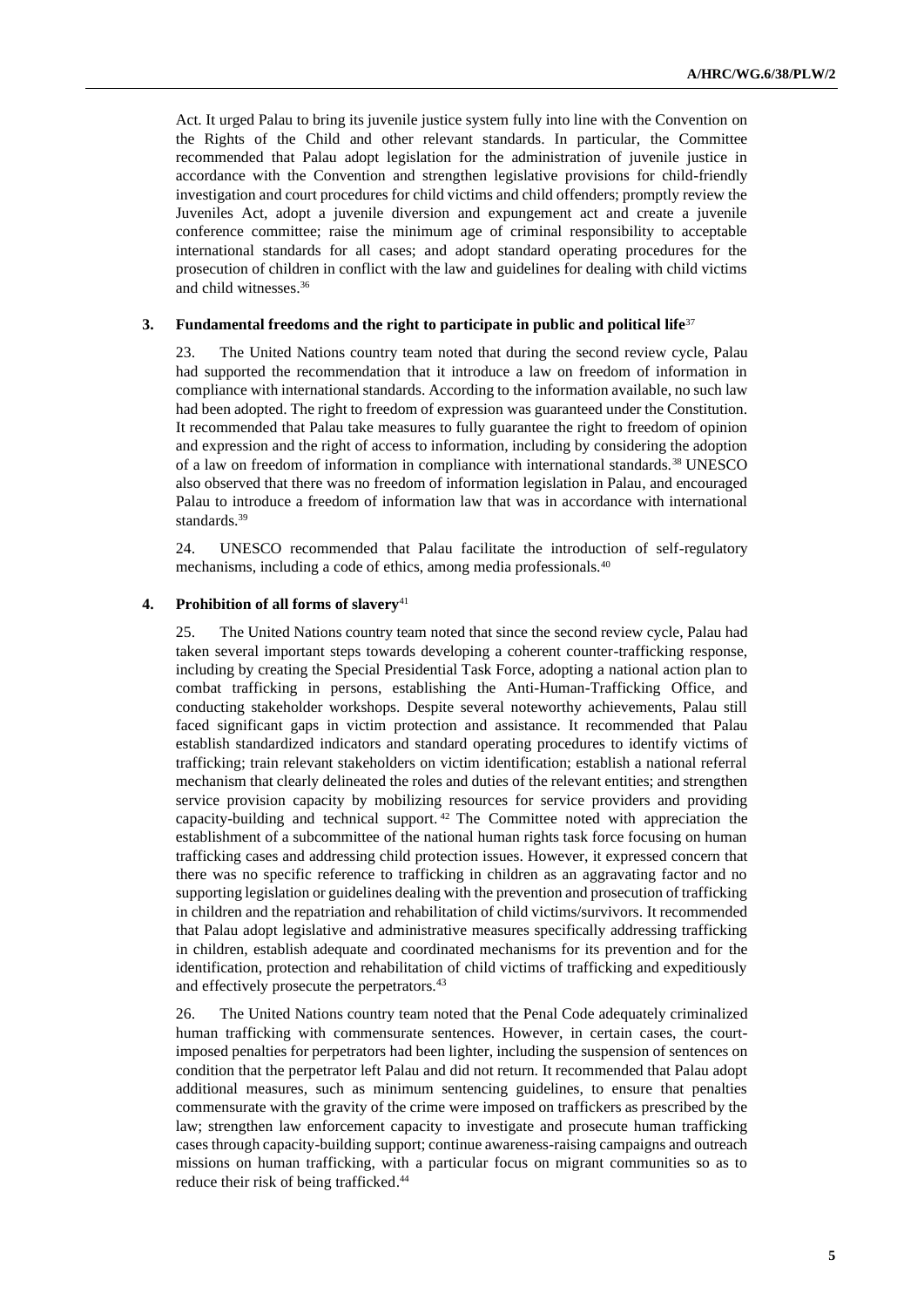## **5. Right to privacy and family life**<sup>45</sup>

27. The Committee noted the Palau child protection baseline research project of 2011, which provided a framework for the comprehensive review of child-related legislation and ongoing legislative reform, including the Family Protection Act of 2012. It recommended that Palau strengthen its efforts to implement the recommendations of the project and allocate adequate resources to ensure the full and effective implementation of the Family Protection Act; and expeditiously bring existing legislation, such as the Juveniles Act, into conformity with the Convention on the Rights of the Child.<sup>46</sup>

28. The Committee noted with appreciation the amendments to the Penal Code increasing penalties for offences against children and the ongoing review of the Family Protection Act. However, it expressed serious concern that there were no systems, shelters or foster homes in place to accommodate children, especially child victims of violence. It urged Palau to expedite the revision of the Family Protection Act and its plan of action and allocate sufficient resources for their implementation; establish a dedicated body to take the lead role in policy development and the monitoring of child protection services; strengthen, through legislation and improved inter-agency cooperation, the child protection system, to ensure that it addressed child abuse and violence against and exploitation of children and provided for assessment, identification, referral, counselling and rehabilitation services; and provide sufficient resources for the setting up of shelters, safe homes and foster care for children subjected to violence.<sup>47</sup>

29. The Committee expressed concern that there were no alternative care options. It recommended that Palau develop an alternative care policy and minimum standards for regulating alternative care for children; establish a legal framework, a policy and a set of minimum standards for monitoring family-based care for children; and establish an alternative care system for children who were unable to stay with their families.<sup>48</sup>

30. The Committee expressed serious concern that there was no specific law on adoption and no body formally responsible for overseeing the adoption process. It urged Palau to enact a law on adoption and establish an adequately resourced unit to oversee the formal adoption process; and ensure that legal safeguards and formal registration through a court procedure were in place where children were adopted by their extended family or members of the same community.<sup>49</sup>

## **C. Economic, social and cultural rights**

## **1. Right to work and to just and favourable conditions of work**<sup>50</sup>

31. The United Nations country team noted that during the second review cycle, Palau had noted recommendations that it combat unemployment, promote rights and working conditions in employment, enact a labour law that applied to nationals and ensure trade union freedom for both national and foreign workers. In 2014, ILO had provided technical assistance to undertake a review of the labour legislation in Palau, benchmarked against the ILO fundamental conventions. The review report had been prepared and endorsed by the Government in 2015. The United Nations country team recommended that Palau continue and complete the legislative review based on the recommendations contained in the review report.<sup>51</sup>

## **2. Right to an adequate standard of living**<sup>52</sup>

32. The United Nations country team noted that during the second review cycle, Palau had supported recommendations that itstrengthen the social protection programmes that were currently being implemented to provide the greatest possible welfare and standard of living to its people.<sup>53</sup>

## **3. Right to health**

33. The Committee expressed concern at the prevalence of bronchiolitis and other respiratory diseases, urinary tract infection and acute gastroenteritis among children; and child mortality related to the high prevalence of non-communicable diseases, such as obesity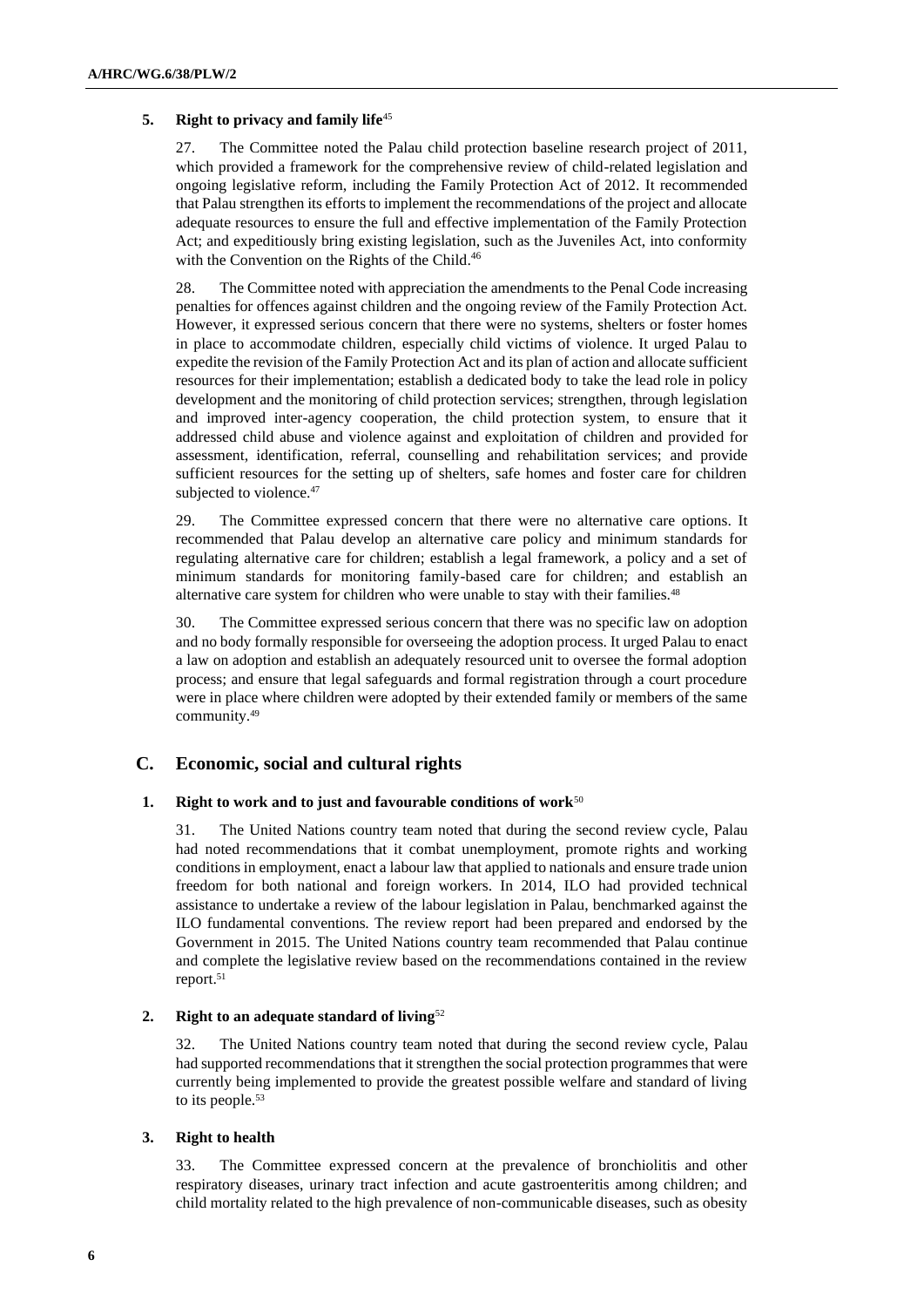and diabetes. It recommended that Palau take measures to reduce bronchiolitis and other respiratory diseases, urinary tract infection and acute gastroenteritis; take measures to reduce child mortality due to non-communicable diseases by focusing on both prevention and management; reduce the risk of non-communicable diseases later in life by increasing early childhood obesity prevention interventions informed by reliable disaggregated data on children; further develop school-based policies for healthy eating and physical education; and ensure that there were sufficient dentists and well-trained health workers for children, particularly in the rural areas and on the outer islands.<sup>54</sup>

34. The Committee expressed concern at the lack of information on mental health policy, related action plans and the number of staff specializing in child mental health issues. It recommended that Palau adopt a policy and plan of action on child mental health; take all necessary measures to provide sufficient capacity to deal with child mental health issues and to increase the number of staff specializing in that field; and strengthen psychological and psychiatric services for children, guarantee access to any necessary examinations and treatment and intensify suicide-prevention measures.<sup>55</sup>

35. The Committee expressed concern at the fact that sexual and reproductive health education programmes did not focus sufficiently on all aspects of prevention; that abortion was a criminal offence without exception; and that adolescent girls only had limited access to safe reproductive and sexual health services and birth control methods and related information. It recommended that Palau reinforce the importance of sexual and reproductive health education in the mandatory school curriculum, with particular focus on preventing early pregnancy, HIV/AIDS and sexually transmitted infections by different methods; decriminalize abortion in all circumstances and ensure access to safe abortion and postabortion care services for adolescent girls; and improve adolescents' access to information on all birth control methods and reproductive health-care and related services and increase support for reproductive health and family planning services, especially in rural areas and on the outer islands.<sup>56</sup>

36. The United Nations country team noted that non-communicable diseases were estimated to cause over 70 per cent of deaths in Palau, lowering the country's life expectancy, while under Public Law 9-57, 10 per cent of the revenues derived from import tax on alcoholic beverages and excise tax on tobacco was allocated to pay for the health-care coverage subscription costs of citizens who were not working and were at least 60 years of age or had disabilities. It recommended that Palau continue efforts to ensure the availability, accessibility and quality of health-care facilities, services and staff; and continue increasing domestic food production to achieve improved health and food security in accordance with Sustainable Development Goals 2 and 3, including through international assistance and cooperation.<sup>57</sup>

## **4. Right to education**<sup>58</sup>

37. UNESCO recommended that Palau consider ensuring, in legislation, at least 12 years of free education and 1 year of free and compulsory pre-primary education, in accordance with the Education 2030 Framework for Action for the implementation of Sustainable Development Goal 4. It also recommended that Palau regularly submit comprehensive national reports for the periodic consultations on UNESCO education-related standardsetting instruments and share with UNESCO any relevant information to update its country profile on the UNESCO Observatory on the Right to Education.<sup>59</sup> The Committee expressed concern at gender gaps at the primary school level, with unequal opportunities for girls with regard to enrolment in private schools, and at the lack of qualified teachers in primary schools. It recommended that Palau analyse the root causes of the unequal opportunities for girls with regard to enrolment in private primary schools and take appropriate action to remedy the situation; and strengthen pre-service and in-service training for primary school teachers and consider creative incentives concerning the recruitment of more local teachers.<sup>60</sup>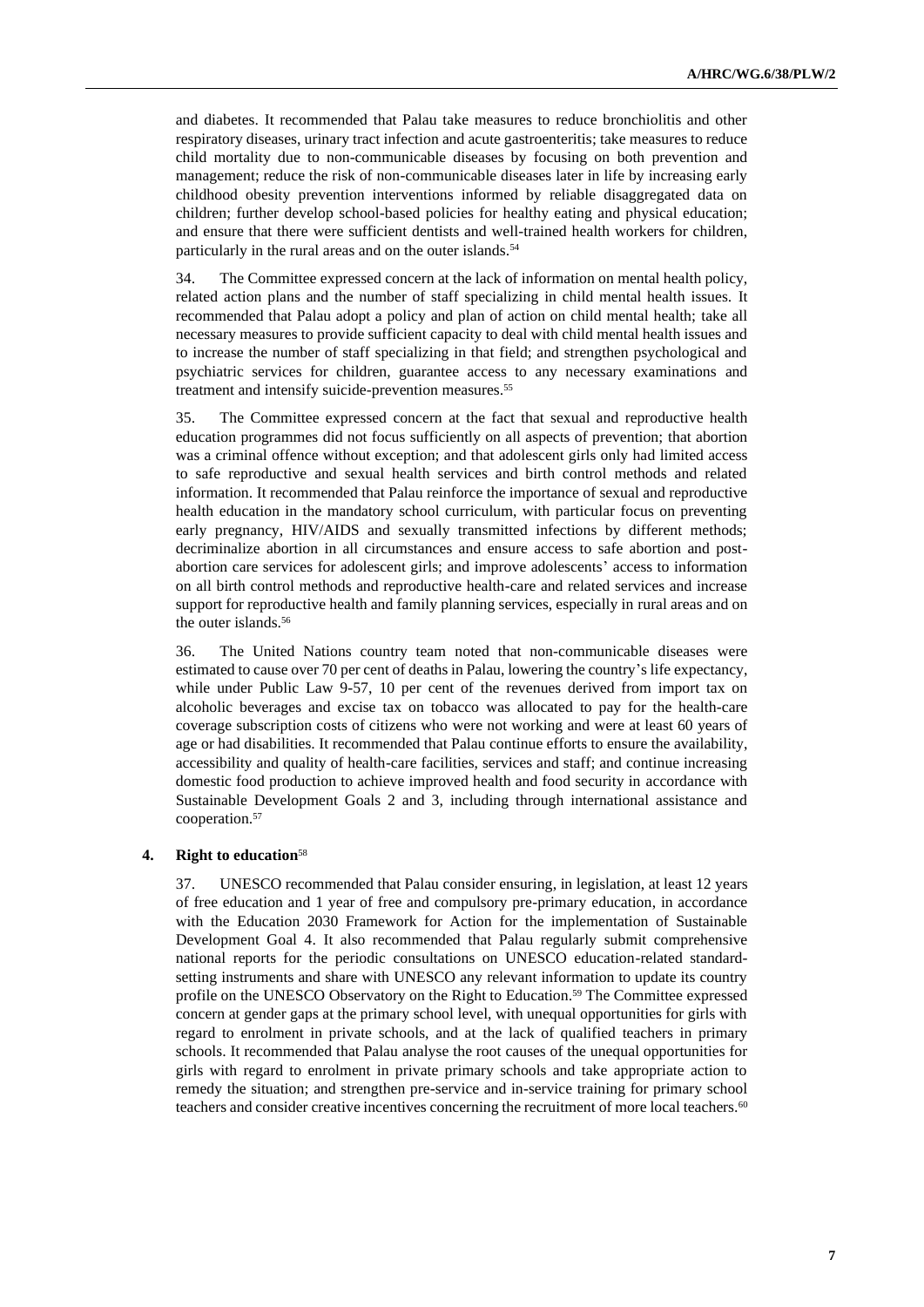## **D. Rights of specific persons or groups**

## **1. Women**<sup>61</sup>

38. The United Nations country team noted that during the second review cycle, Palau had supported the recommendation that it take measures to facilitate greater participation and representation of women in public office. Under the Constitution, women were afforded equality of opportunity with men, and recommendations by Mechesil Belau, the association of women's chiefs, were said to be given high consideration in legislative matters. However, women remained underrepresented in the national congress, in the cabinet and in senior leadership positions. Some 12.5 per cent of the 16 members of parliament were women. Palau had also supported recommendations that it promote gender equality through its policies and programmes. Palau had adopted a gender mainstreaming policy, which had come into force in April 2018. The United Nations country team recommended that Palau increase the participation of women in the legislature, the executive and the judiciary, particularly at decision-making levels, including by adopting and implementing temporary special measures; and identify and address social factors that impeded women's participation in public and political life, particularly at decision-making levels.<sup>62</sup>

## **2. Children**<sup>63</sup>

39. The United Nations country team noted that Palau had undertaken various legislative reforms that had incorporated provisions of the Convention on the Rights of the Child. The reforms included the adoption of the Family Protection Act (2012), which criminalized domestic violence and marital rape. While having legislative provisions on child protection was a positive step, there were serious concerns regarding inconsistencies across laws.<sup>64</sup>

40. The United Nations country team and the Committee expressed serious concern that the minimum age for marriage was still set at 16 years for girls (with the consent of at least one parent or guardian) under the National Code (title 21 – Domestic Relations). They recommended that Palau revise the National Code to ensure that the minimum age for marriage was set at 18 years for both girls and boys.<sup>65</sup>

41. The United Nations country team noted with concern that the minimum age for criminal responsibility was 10 years. It recommended that Palau raise the minimum age of criminal responsibility to a higher age and ensure that children in conflict with the law under the age of 18 years were accorded all legal safeguards, including judicial proceedings and the use of institution placements only as a measure of last resort.<sup>66</sup>

42. The United Nations country team recommended that Palau harmonize the definition of a child across all relevant laws as all persons under the age of 18 years, to be consistent with the definition of a child under the Convention on the Rights of the Child.<sup>67</sup>

43. The United Nations country team noted that the commitment of Palau to establishing a child protection system had progressed with the ongoing comprehensive capacity assessment for child protection. It recommended that Palau establish and provide adequate resources to a dedicated government department or agency to act as an overarching body, agency, department or ministry that would take the lead role in policy development and monitoring of services relating to the protection of children. It also recommended that Palau establish, and strengthen through legislation and appropriate means, a functioning child protection system that would address cases of child abuse, violence and exploitation and provide for assessment and identification, referral, counselling and rehabilitative services; commit resources to establish shelters and safe homes for women and children subjected to violence; ensure training on laws, protocols and guidelines for key government officials who work directly with children; and strengthen data-collection systems at the Bureau of Public Safety, the judiciary and key ministries to include disaggregated data for children.<sup>68</sup>

44. The Committee welcomed the reactivation of the Palau National Youth Congress and the increasing participation of children. It recommended that Palau continue supporting the Palau National Youth Congress by increasing its legitimacy and effectiveness and providing it with the necessary resources; and develop mechanisms for the systematic participation of children in the development and implementation of laws, policies and programmes.<sup>69</sup>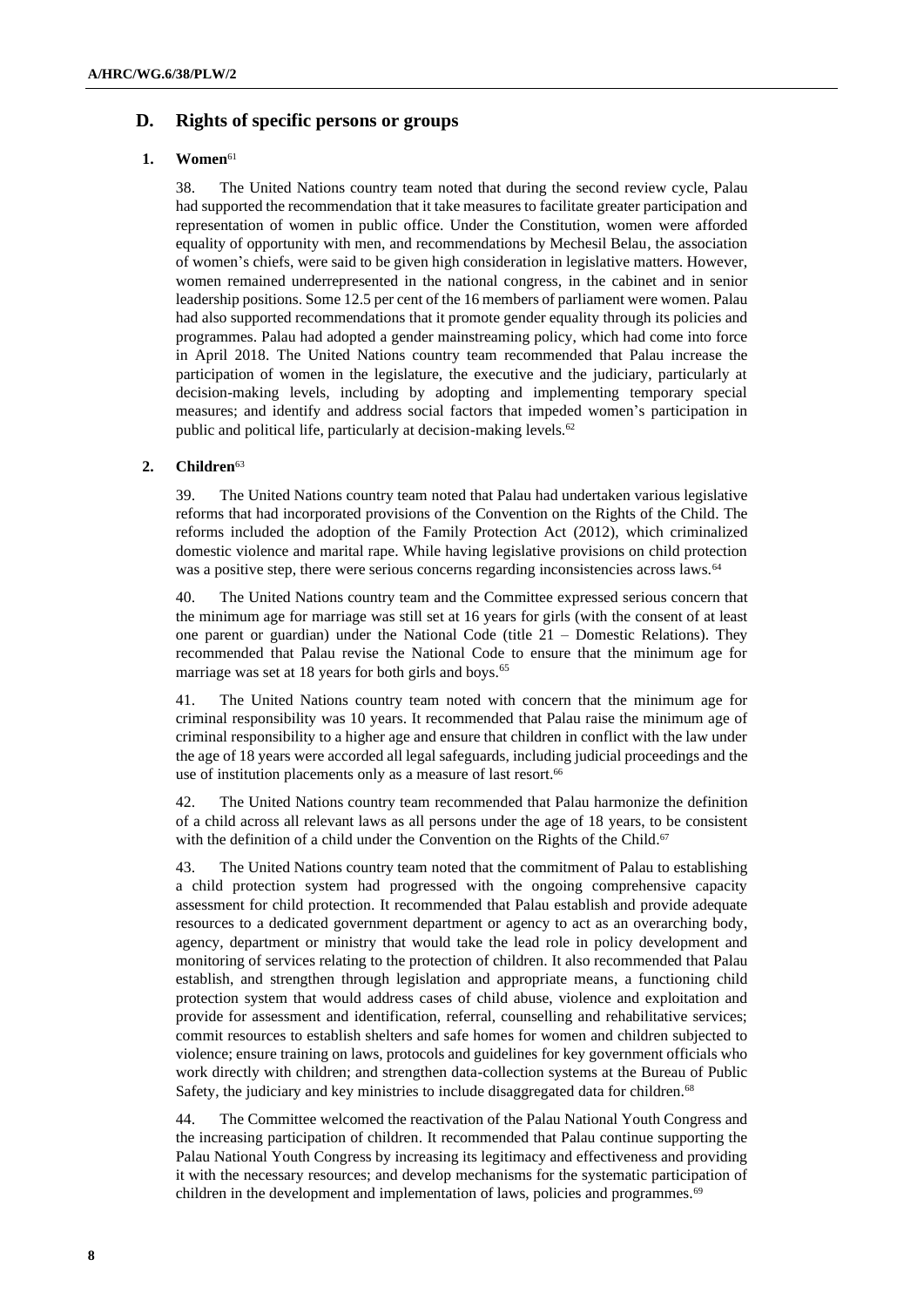45. The Committee expressed concern that there was no legislation specifically addressing the exploitation of children via sexually explicit videos, photographs and electronic images. It recommended that Palau adopt legislation to specifically criminalize the sexual exploitation of children through sexually explicit videos, photographs and electronic images; criminalize sexual offences against children as a specific and separate category and provide for sentences that were commensurate with the gravity of such offences; ensure effective prevention and mitigation mechanisms, procedures and guidelines for cases of sexual abuse and exploitation and ensure accessible, child-friendly and effective channels for the reporting of such violations; and ensure that all child victims of sexual exploitation and abuse received psychosocial support to aid recovery and social reintegration.<sup>70</sup>

46. The Committee expressed concern that the helpline services for children were not adequate and that children were not sufficiently aware of their existence. It recommended that Palau strengthen and expand the helpline services available to all children at the national level, and promote awareness of how children could access the helpline services.<sup>71</sup>

47. The Committee noted the efforts by Palau to address alcohol, tobacco and substance abuse. It recommended that Palau promptly renew the Substance Abuse Prevention Strategic Plan, and provide adolescents with accurate and objective information and life skills education on substance abuse prevention, covering tobacco and alcohol.<sup>72</sup>

48. The Committee expressed concern that there was no specific law or policy addressing child labour and that there were no social programmes aimed at preventing child labour and supporting children affected by the issue. It urged Palau to develop a law and a policy on child labour and a hazardous child labour list; to take the necessary measures to ensure that no child aged under 18 years engaged in hazardous work and put in place social programmes for the elimination and prevention of child labour, especially its worst forms; and to adopt the draft framework legislation on tobacco and take the necessary measures to ensure that no children aged under 18 years were exploited in the tobacco industry.<sup>73</sup> The ILO Committee of Experts on the Application of Conventions and Recommendations noted that the Government had indicated that Palau did not allow child labour, forced or compulsory labour, or discrimination in respect of employment and occupation. It also noted that the relevant provisions of the National Code only partially addressed the fundamental rights referred to in article 3 of the Maritime Labour Convention, 2006. It considered that the information available was not sufficient to establish that Palau had properly satisfied itself that its laws and regulations respected those fundamental rights, and therefore requested the Government to provide more information in relation to the matter.<sup>74</sup>

## **3. Persons with disabilities**<sup>75</sup>

49. The United Nations country team noted that during the second review cycle, Palau had supported recommendations that it incorporate the provisions of the Convention on the Rights of Persons with Disabilities into the domestic legal system. Palau currently had specific legislation on the promotion and protection of persons with disabilities in the areas of education and employment. The Disabled Person's Anti-Discrimination Act prohibited discrimination against persons with a disability, but only in the field of employment. Palau had also supported recommendations to implement the national disability-inclusive policy. The Government had adopted a draft policy for the period 2015–2020. The United Nations country team recommended that Palau ensure that the rights of persons with disabilities were guaranteed by law in all areas of life, in compliance with the Convention, and allocate sufficient human, technical and financial resources to effectively implement the national disability-inclusive policy.<sup>76</sup>

50. The Committee noted with appreciation the draft disability policy and the fact that the Palau severely disabled funds programme had increased the size of monthly assistance payments to beneficiaries, including children. However, it expressed serious concern at the fact that the disability policy had not been finalized or implemented. It urged Palau to strengthen the legislative framework to ensure that children with disabilities had effective access to public services and spaces and improve physical access to all public and private buildings, spaces, service delivery and transportation in all areas, especially in rural communities and on the outer islands; ensure that teaching staff were adequately trained; strengthen health-care services for children with disabilities; and provide technical support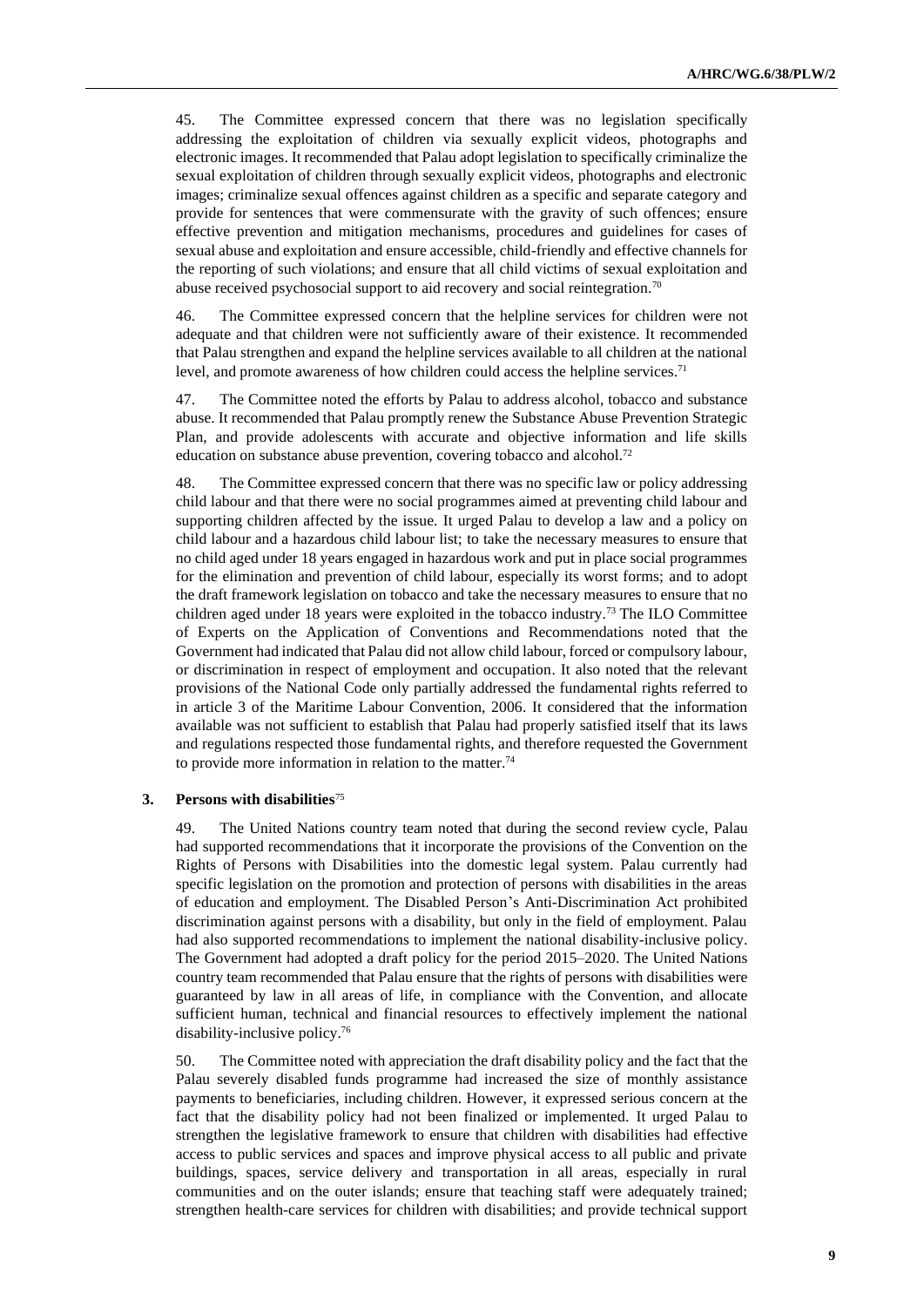to service providers and to families of children with disabilities and increased financial support to families of children with disabilities.<sup>77</sup> The Committee also noted with appreciation that the budget allocations for the social, health and education sectors had increased from 2013 to 2015. It recommended that Palau, when planning future budgets, continue to increase allocated budgetary resources for children to the maximum extent possible, and seek international cooperation in implementing that recommendation.<sup>78</sup>

51. UNESCO recommended that Palau take the legislative measures necessary to ensure that girls, children with disabilities and children of non-Palauan parentage were guaranteed the same rights and had equal access to education, and ensure that teaching staff were adequately trained so that children with all types of disabilities could effectively enjoy their right to quality inclusive education.<sup>79</sup>

#### **4. Migrants, refugees, asylum seekers and internally displaced persons**<sup>80</sup>

52. The United Nations country team noted that significant outmigration of Palauan nationals to the United States of America and Guam was matched by in-migration of workers from Asian countries, leading to a net growth rate of 0.5 per cent. Since the interruption of economic activities due to the coronavirus disease (COVID-19) pandemic, the Government had provided financial and re-employment assistance to migrant workers as well as nationals, because the pandemic had a destructive impact on the national economy. The majority of migrant workers in Palau were in low-skilled employment. The United Nations country team recommended that Palau adopt concrete measures to address the vulnerabilities of low-skilled migrant workers, including allowing migrant workers the right of transfer to another employer in case of contractual breach; and work with private sector actors to ensure that they had in-house codes of conduct aligned with international best practices.<sup>81</sup>

53. The United Nations country team recalled that during the second review cycle, Palau had noted recommendations related to the protection of foreign workers, particularly regarding work conditions and occupational safety standards. However, limited information was available regarding the situation of both migrant domestic workers and agricultural workers. Local media had reported violence towards workers from a third country, although it had not been confirmed as xenophobically motivated. It recommended that Palau take legislative and policy measures to strengthen the protection of the rights of migrant workers, and develop public campaigns with migrant-inclusive messaging and engage local Palauan media and migrant associations.<sup>82</sup>

## **5. Stateless persons**<sup>83</sup>

54. The United Nations country team and the Committee noted that, under article III of the Constitution, children born in Palau must have at least one parent of recognized Palauan ancestry to be granted citizenship, a discriminatory provision under which children born to non-Palauan parents could not be granted citizenship and which could lead to some children born to non-Palauan parents becoming stateless. The United Nations country team recommended that Palau review that provision to ensure that all children born in Palau were granted equal rights to citizenship. Similarly, the Committee recommended that Palau consider reviewing the provision to ensure that all children born in Palau were granted access to citizenship if they would otherwise be stateless. <sup>84</sup> The Committee expressed serious concern at ineffective birth registration procedures, especially on the outer islands, and recommended that Palau strengthen its efforts to implement early birth registration procedures and the issuance of birth certificates. 85

## *Notes*

- <sup>1</sup> Tables containing information on the scope of international obligations and cooperation with international human rights mechanisms and bodies for Palau will be available at www.ohchr.org/EN/HRBodies/UPR/Pages/PWindex.aspx.
- <sup>2</sup> For relevant recommendations, see A/HRC/32/11, paras. 104.1–104.28, 104.34, 104.38–104.43, 104.46–104.56, 104.74 and 104.86.
- <sup>3</sup> United Nations country team submission for the universal periodic review of Palau, paras. 1 and 17.
- <sup>4</sup> CRC/C/PLW/CO/2, paras. 58–59.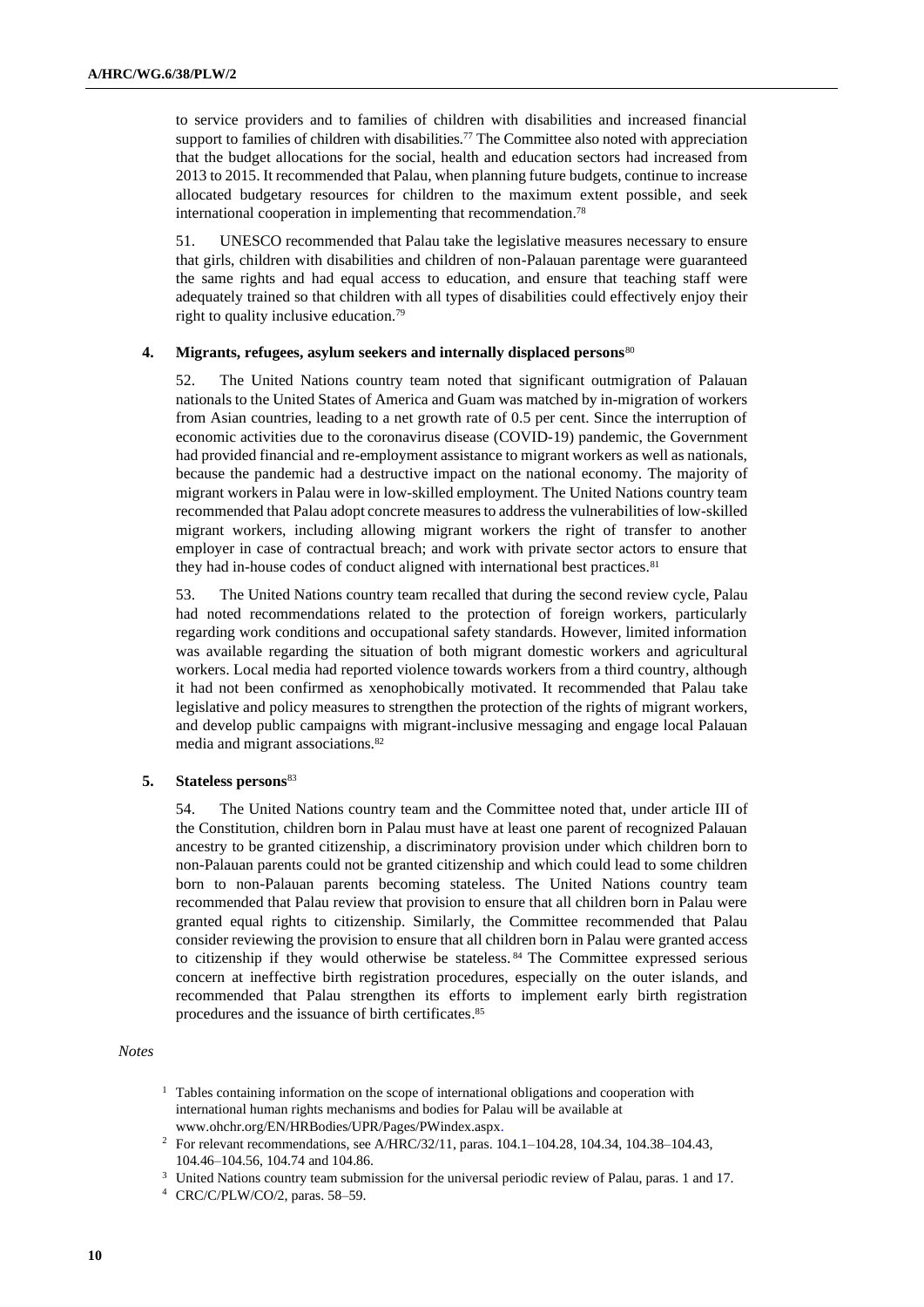- <sup>5</sup> United Nations country team submission, paras. 1–2.
- 6 Ibid., paras. 2–4. The other seven ILO fundamental conventions are the following: Forced Labour Convention, 1930 (No. 29), and the Protocol of 2014 thereto; Freedom of Association and Protection of the Right to Organise Convention, 1948 (No. 87); Right to Organise and Collective Bargaining Convention, 1949 (No. 98); Equal Remuneration Convention, 1951 (No. 100); Abolition of Forced Labour Convention, 1957 (No. 105); Discrimination (Employment and Occupation) Convention, 1958 (No. 111); and Minimum Age Convention, 1973 (No. 138). The four ILO governance conventions are the following: Labour Inspection Convention, 1947 (No. 81), and the Protocol of 1995 thereto; Employment Policy Convention, 1964 (No. 122); Labour Inspection (Agriculture) Convention, 1969 (No. 129); and Tripartite Consultation (International Labour Standards) Convention, 1976 (No. 144). The ILO technical conventions to which the United Nations country team referred are the following: Employment Service Convention, 1948 (No. 88); Occupational Safety and Health Convention, 1981 (No. 155), and the Protocol of 2002 thereto; Labour Statistics Convention, 1985 (No. 160); Occupational Health Services Convention, 1985 (No. 161); Asbestos Convention, 1986 (No. 162); Safety and Health in Construction Convention, 1988 (No. 167); Chemicals Convention, 1990 (No. 170); Prevention of Major Industrial Accidents Convention, 1993 (No. 174); Safety and Health in Mines Convention, 1995 (No. 176); Private Employment Agencies Convention, 1997 (No. 181); and Promotional Framework for Occupational Safety and Health Convention, 2006 (No. 187).
- <sup>7</sup> CRC/C/PLW/CO/2, para. 53 (d).
- 8 Ibid., para. 25 (c).
- 9 Ibid., para. 37 (d).
- <sup>10</sup> UNESCO submission for the universal periodic review of Palau, para. 7.
- <sup>11</sup> CRC/C/PLW/CO/2, para. 60.
- <sup>12</sup> Ibid., para. 61.
- <sup>13</sup> Ibid., para. 62.
- <sup>14</sup> United Nations country team submission, paras. 1 and 17.
- <sup>15</sup> CRC/C/PLW/CO/2, para. 61.
- <sup>16</sup> United Nations country team submission, paras. 5–6.
- <sup>17</sup> CRC/C/PLW/CO/2, para. 17 (a).
- <sup>18</sup> Ibid., paras. 9–10.
- <sup>19</sup> United Nations country team submission, para. 1.
- <sup>20</sup> For relevant recommendations, see A/HRC/32/11, paras.  $104.57-104.59$ ,  $104.60-104.72$  and  $104.115$ .
- <sup>21</sup> United Nations country team submission, paras. 10–12. See also A/HRC/32/11, para. 25.
- <sup>22</sup> CRC/C/PLW/CO/2, paras. 14–15.
- <sup>23</sup> United Nations country team submission, paras. 7–9. See also CAC/COSP/IRG/I/4/1/Add.6; and A/HRC/32/11, para. 104.59 (Fiji).
- <sup>24</sup> CRC/C/PLW/CO/2, paras. 7–8.
- <sup>25</sup> For relevant recommendations, see A/HRC/32/11, paras. 104.75, 104.80 and 104.82-104.85.
- <sup>26</sup> United Nations country team submission, para. 18. See also A/HRC/32/11, para. 104.80 (Netherlands), para. 104.81 (Spain), para. 104.82 (United Kingdom of Great Britain and Northern Ireland), para. 104.83 (France), para. 104.84 (Israel) and para. 104.85 (Mexico).
- <sup>27</sup> CRC/C/PLW/CO/2, paras. 20–21. See also CRC/C/15/Add.149, para. 33.
- <sup>28</sup> For relevant recommendations, see A/HRC/32/11, paras.  $104.123-104.125$ .
- <sup>29</sup> CRC/C/PLW/CO/2, paras. 48–49.
- <sup>30</sup> United Nations country team submission, paras. 49–52. See also A/HRC/32/11, para. 104.123 (Morocco), and para. 104.124 (Pakistan).
- <sup>31</sup> For relevant recommendations, see A/HRC/32/11, para. 104.104.
- <sup>32</sup> United Nations country team submission, para. 36.
- <sup>33</sup> CRC/C/PLW/CO/2, para. 26.
- <sup>34</sup> Ibid., paras. 26–27, and United Nations country team submission, paras. 33 and 36–37.
- <sup>35</sup> CRC/C/PLW/CO/2, para. 27.
- <sup>36</sup> Ibid., paras. 56–57.
- <sup>37</sup> For relevant recommendations, see A/HRC/32/11, paras. 104.79 and 104.105–104.106.
- <sup>38</sup> United Nations country team submission, paras. 28–29. See also A/HRC/32/11, para. 104.105 (Estonia).
- <sup>39</sup> UNESCO submission, paras. 4 and 8.
- <sup>40</sup> Ibid., para. 9.
- <sup>41</sup> For relevant recommendations, see A/HRC/32/11, paras. 104.94, 104.99–104.103.
- <sup>42</sup> United Nations country team submission, paras. 19–24. See also A/HRC/32/11, para. 104.103 (Malaysia) and para. 104.104 (Japan).
- <sup>43</sup> CRC/C/PLW/CO/2, paras. 54–55.
- <sup>44</sup> United Nations country team submission, paras. 25–27.